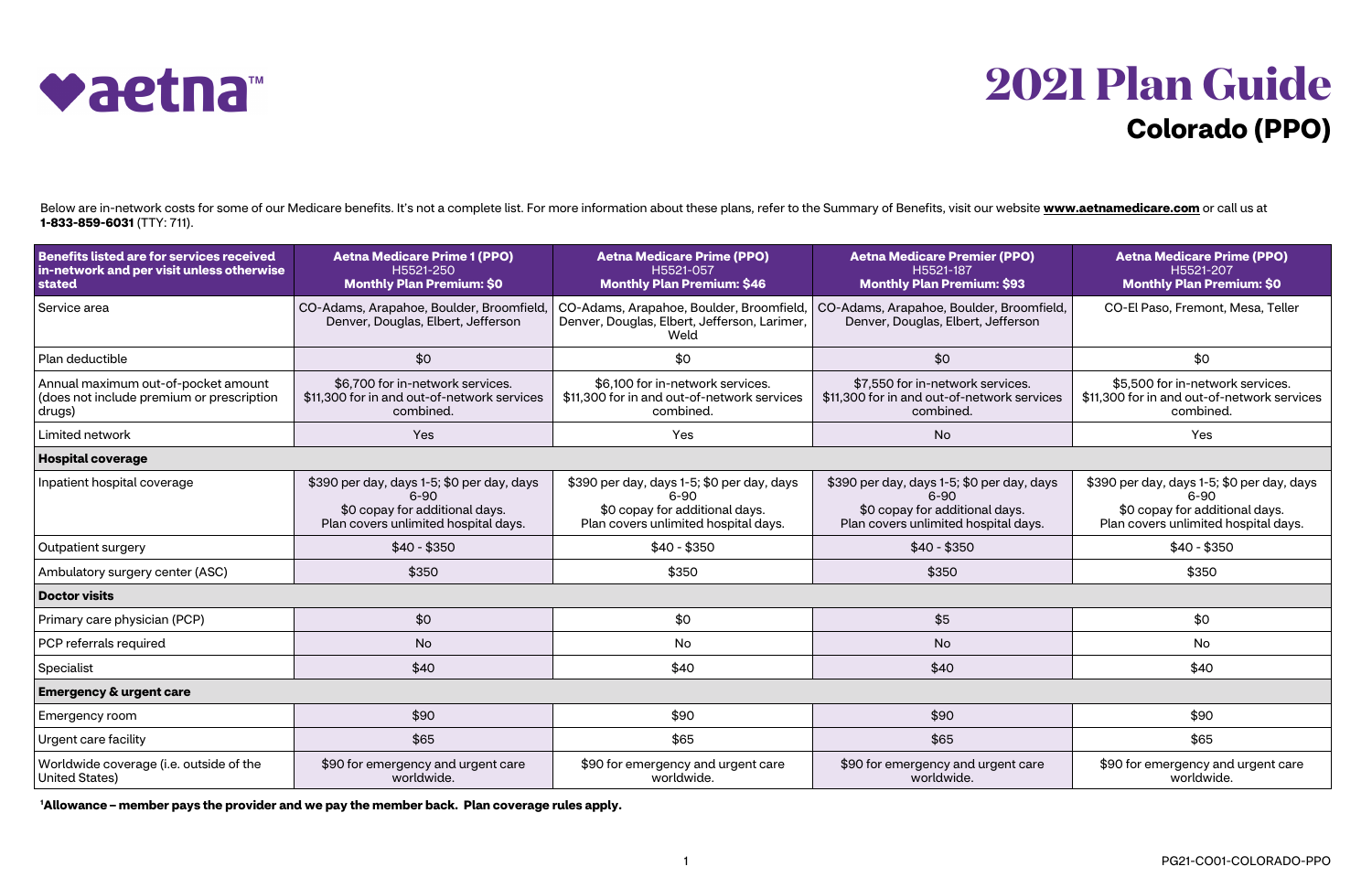| <b>Benefits listed are for services received</b><br>in-network and per visit unless otherwise<br>stated | <b>Aetna Medicare Prime 1 (PPO)</b><br>H5521-250<br><b>Monthly Plan Premium: \$0</b>                                                                                                                | <b>Aetna Medicare Prime (PPO)</b><br>H5521-057<br><b>Monthly Plan Premium: \$46</b>                                                                                                                 | <b>Aetna Medicare Premier (PPO)</b><br>H5521-187<br><b>Monthly Plan Premium: \$93</b>                                                                                                               | <b>Aetna Medicare Prime (PPO)</b><br>H5521-207<br><b>Monthly Plan Premium: \$0</b>                                                                                                               |  |
|---------------------------------------------------------------------------------------------------------|-----------------------------------------------------------------------------------------------------------------------------------------------------------------------------------------------------|-----------------------------------------------------------------------------------------------------------------------------------------------------------------------------------------------------|-----------------------------------------------------------------------------------------------------------------------------------------------------------------------------------------------------|--------------------------------------------------------------------------------------------------------------------------------------------------------------------------------------------------|--|
| <b>Diagnostic testing</b>                                                                               |                                                                                                                                                                                                     |                                                                                                                                                                                                     |                                                                                                                                                                                                     |                                                                                                                                                                                                  |  |
| X-rays and diagnostic radiology                                                                         | X-rays: \$20<br>Diagnostic radiology: \$250                                                                                                                                                         | X-rays: \$20<br>Diagnostic radiology: \$250                                                                                                                                                         | X-rays: \$20<br>Diagnostic radiology: \$250                                                                                                                                                         | X-rays: \$20<br>Diagnostic radiology: \$250                                                                                                                                                      |  |
| Lab services                                                                                            | \$0                                                                                                                                                                                                 | \$0                                                                                                                                                                                                 | \$0                                                                                                                                                                                                 | \$0                                                                                                                                                                                              |  |
| <b>Dental, vision and hearing</b>                                                                       |                                                                                                                                                                                                     |                                                                                                                                                                                                     |                                                                                                                                                                                                     |                                                                                                                                                                                                  |  |
| <b>Dental services</b>                                                                                  | \$1,000 allowance <sup>1</sup> every year for preventive<br>and comprehensive dental combined.                                                                                                      | \$1,000 allowance <sup>1</sup> every year for preventive<br>and comprehensive dental combined.                                                                                                      | \$1,000 allowance <sup>1</sup> every year for preventive<br>and comprehensive dental combined.                                                                                                      | \$1,000 allowance <sup>1</sup> every year for preventive<br>and comprehensive dental combined.                                                                                                   |  |
| Routine eye exam (Non-Medicare covered)                                                                 | \$0<br>(one exam every year)                                                                                                                                                                        | \$0<br>(one exam every year)                                                                                                                                                                        | \$0<br>(one exam every year)                                                                                                                                                                        | \$0<br>(one exam every year)                                                                                                                                                                     |  |
| Eyewear                                                                                                 | \$115 allowance <sup>1</sup> every year.                                                                                                                                                            | \$150 allowance <sup>1</sup> every year.                                                                                                                                                            | \$100 allowance <sup>1</sup> every year.                                                                                                                                                            | \$115 allowance <sup>1</sup> every year.                                                                                                                                                         |  |
| Routine hearing exam (Non-Medicare<br>covered)                                                          | \$0<br>(one exam every year)<br>All appointments should be scheduled<br>through NationsHearing.                                                                                                     | \$0<br>(one exam every year)<br>All appointments should be scheduled<br>through NationsHearing.                                                                                                     | \$0<br>(one exam every year)<br>All appointments should be scheduled<br>through NationsHearing.                                                                                                     | \$0<br>(one exam every year)<br>All appointments should be scheduled<br>through NationsHearing.                                                                                                  |  |
| Hearing aids                                                                                            | \$1,250 (per ear) maximum benefit every<br>year.<br>All hearing aids must be purchased through<br>NationsHearing.                                                                                   | \$1,250 (per ear) maximum benefit every<br>year.<br>All hearing aids must be purchased through<br>NationsHearing.                                                                                   | \$1,250 (per ear) maximum benefit every<br>year.<br>All hearing aids must be purchased through<br>NationsHearing.                                                                                   | \$1,250 (per ear) maximum benefit every<br>year.<br>All hearing aids must be purchased through<br>NationsHearing.                                                                                |  |
| <b>Therapy</b>                                                                                          |                                                                                                                                                                                                     |                                                                                                                                                                                                     |                                                                                                                                                                                                     |                                                                                                                                                                                                  |  |
| Physical and speech therapy                                                                             | \$40                                                                                                                                                                                                | \$40                                                                                                                                                                                                | \$40                                                                                                                                                                                                | \$40                                                                                                                                                                                             |  |
| Occupational therapy                                                                                    | \$40                                                                                                                                                                                                | \$40                                                                                                                                                                                                | \$40                                                                                                                                                                                                | \$40                                                                                                                                                                                             |  |
| <b>Ambulance</b>                                                                                        |                                                                                                                                                                                                     |                                                                                                                                                                                                     |                                                                                                                                                                                                     |                                                                                                                                                                                                  |  |
| Ground ambulance (one-way trip)                                                                         | \$245                                                                                                                                                                                               | \$250                                                                                                                                                                                               | \$270                                                                                                                                                                                               | \$275                                                                                                                                                                                            |  |
| Air ambulance (one-way trip)                                                                            | \$245                                                                                                                                                                                               | \$250                                                                                                                                                                                               | \$270                                                                                                                                                                                               | \$275                                                                                                                                                                                            |  |
| <b>Additional benefits</b>                                                                              | <b>Aetna Medicare Prime 1 (PPO)</b><br>H5521-250<br><b>Monthly Plan Premium: \$0</b>                                                                                                                | <b>Aetna Medicare Prime (PPO)</b><br>H5521-057<br><b>Monthly Plan Premium: \$46</b>                                                                                                                 | <b>Aetna Medicare Premier (PPO)</b><br>H5521-187<br><b>Monthly Plan Premium: \$93</b>                                                                                                               | <b>Aetna Medicare Prime (PPO)</b><br>H5521-207<br><b>Monthly Plan Premium: \$0</b>                                                                                                               |  |
| Fitness                                                                                                 | <b>SilverSneakers®</b>                                                                                                                                                                              | SilverSneakers <sup>®</sup>                                                                                                                                                                         | SilverSneakers®                                                                                                                                                                                     | SilverSneakers®                                                                                                                                                                                  |  |
| Help during a COVID-19 Public Health<br>Emergency                                                       | If a COVID-19 Public Health Emergency is in<br>effect, we offer additional related services<br>such as a package of supplies to help<br>prevent the spread of COVID-19 and assist<br>with recovery. | If a COVID-19 Public Health Emergency is in<br>effect, we offer additional related services<br>such as a package of supplies to help<br>prevent the spread of COVID-19 and assist<br>with recovery. | If a COVID-19 Public Health Emergency is in<br>effect, we offer additional related services<br>such as a package of supplies to help<br>prevent the spread of COVID-19 and assist<br>with recovery. | a COVID-19 Public Health Emergency is in<br>effect, we offer additional related services<br>such as a package of supplies to help<br>prevent the spread of COVID-19 and assist<br>with recovery. |  |
| Meals                                                                                                   | Up to 14 home delivered meals over a 7-day<br>period after being discharged from an<br>Inpatient Acute Hospital or Inpatient<br>Psychiatric Hospital to home.                                       | Up to 14 home delivered meals over a 7-day<br>period after being discharged from an<br>Inpatient Acute Hospital or Inpatient<br>Psychiatric Hospital to home.                                       | Not covered                                                                                                                                                                                         | Up to 14 home delivered meals over a 7-day<br>period after being discharged from an<br>Inpatient Acute Hospital or Inpatient<br>Psychiatric Hospital to home.                                    |  |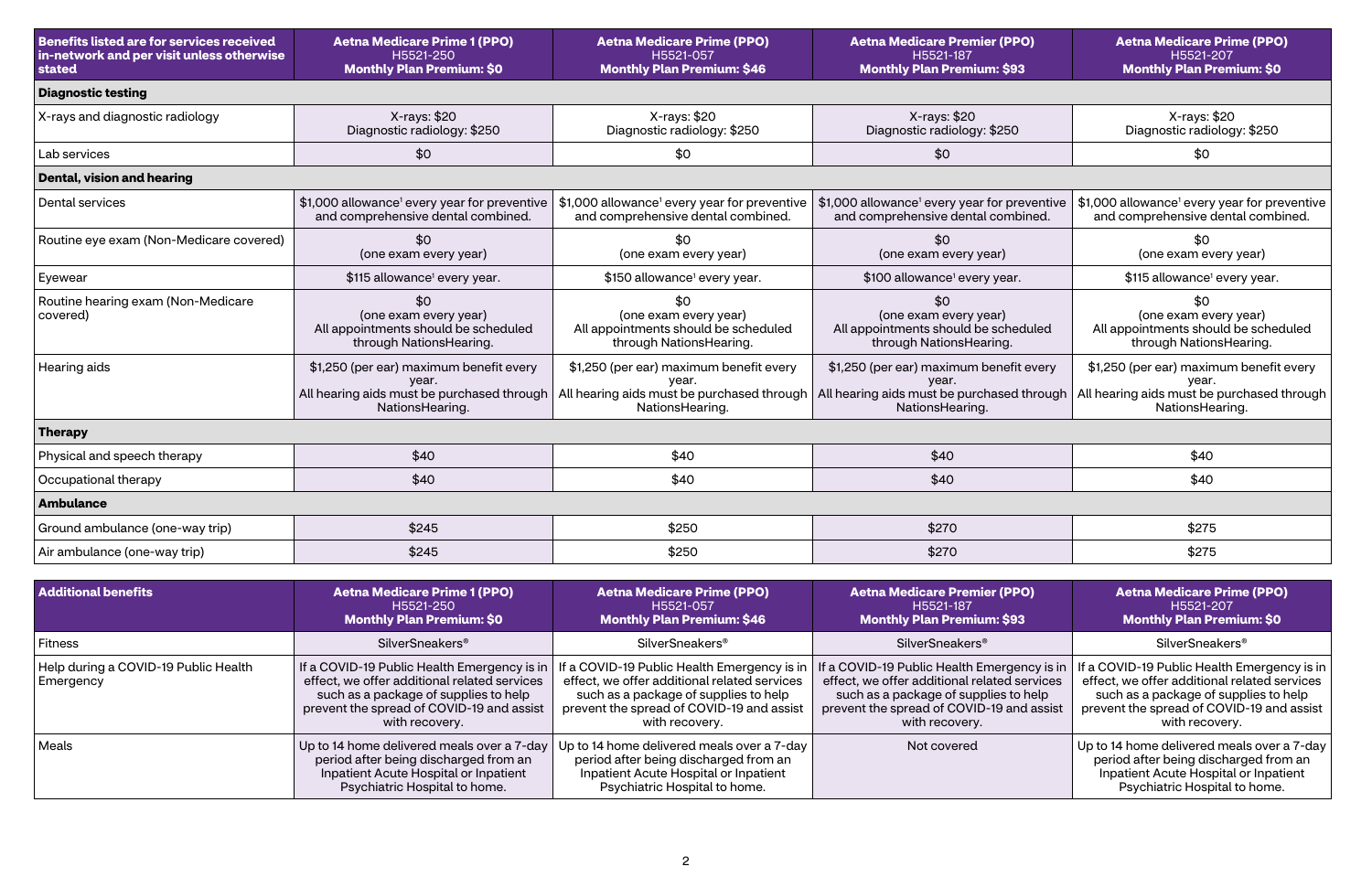| <b>Additional benefits</b>   | <b>Aetna Medicare Prime 1 (PPO)</b><br>H5521-250<br><b>Monthly Plan Premium: \$0</b>                                         | <b>Aetna Medicare Prime (PPO)</b><br>H5521-057<br><b>Monthly Plan Premium: \$46</b>                                          | <b>Aetna Medicare Premier (PPO)</b><br>H5521-187<br><b>Monthly Plan Premium: \$93</b>                                                                            | <b>Aetna Medicare Prime (PPO)</b><br>H5521-207<br><b>Monthly Plan Premium: \$0</b>                                           |
|------------------------------|------------------------------------------------------------------------------------------------------------------------------|------------------------------------------------------------------------------------------------------------------------------|------------------------------------------------------------------------------------------------------------------------------------------------------------------|------------------------------------------------------------------------------------------------------------------------------|
| <b>Nursing Hotline</b>       | \$0<br>Speak with a registered nurse 24 hours a<br>day, 7 days a week to discuss medical<br>issues or wellness topics.       | Speak with a registered nurse 24 hours a<br>day, 7 days a week to discuss medical<br>issues or wellness topics.              | Speak with a registered nurse 24 hours a<br>day, 7 days a week to discuss medical<br>issues or wellness topics.                                                  | Speak with a registered nurse 24 hours a<br>day, 7 days a week to discuss medical<br>issues or wellness topics.              |
| Over-the-counter items (OTC) | \$45 maximum benefit every three months<br>through CVS.                                                                      | \$45 maximum benefit every three months<br>through CVS.                                                                      | Not covered                                                                                                                                                      | \$45 maximum benefit every three months<br>through CVS.                                                                      |
| Telehealth                   | You can receive primary care and urgent<br>care services through a virtual visit for the<br>same cost as an in-person visit. | You can receive primary care and urgent<br>care services through a virtual visit for the<br>same cost as an in-person visit. | You can receive primary care and urgent<br>care services through a virtual visit for the<br>same cost as an in-person visit.                                     | You can receive primary care and urgent<br>care services through a virtual visit for the<br>same cost as an in-person visit. |
| Visitor/travel benefit       | Not covered                                                                                                                  | Not covered                                                                                                                  | Allows members to receive care at<br>in-network cost shares from Aetna<br>Medicare participating providers for up to<br>12 months when outside the service area. | Not covered                                                                                                                  |

| <b>Prescription drugs</b>                                                                  | <b>Aetna Medicare Prime 1 (PPO)</b><br>H5521-250<br><b>Preferred/Standard</b> | <b>Aetna Medicare Prime (PPO)</b><br>H5521-057<br><b>Preferred/Standard</b> | <b>Aetna Medicare Premier (PPO)</b><br>H5521-187<br><b>Preferred/Standard</b> | <b>Aetna Medicare Prime (PPO)</b><br>H5521-207<br><b>Preferred/Standard</b> |
|--------------------------------------------------------------------------------------------|-------------------------------------------------------------------------------|-----------------------------------------------------------------------------|-------------------------------------------------------------------------------|-----------------------------------------------------------------------------|
| Rx deductible                                                                              | \$0                                                                           | \$0                                                                         | \$0                                                                           | \$0                                                                         |
| Tier 1 Drugs:<br>• Retail Pharmacy: 30-day supply<br>• Retail/Mail Pharmacy: 90-day supply | \$0/\$15<br>\$0/\$45                                                          | \$0/\$15<br>\$0/\$45                                                        | \$0/\$15<br>\$0/\$45                                                          | \$0/\$15<br>\$0/\$45                                                        |
| Tier 2 Drugs:<br>• Retail Pharmacy: 30-day supply<br>• Retail/Mail Pharmacy: 90-day supply | \$10/\$20<br>\$25/\$60                                                        | \$5/\$20<br>\$10/\$60                                                       | \$10/\$20<br>\$25/\$60                                                        | \$10/\$20<br>\$25/\$60                                                      |
| Tier 3 Drugs:<br>• Retail Pharmacy: 30-day supply<br>• Retail/Mail Pharmacy: 90-day supply | \$47/\$47<br>\$141/\$141                                                      | \$47/\$47<br>\$141/\$141                                                    | \$47/\$47<br>$$141/\$141$                                                     | $$47/$ \$47<br>\$141/\$141                                                  |
| Tier 4 Drugs:<br>• Retail Pharmacy: 30-day supply<br>• Retail/Mail Pharmacy: 90-day supply | \$100/\$100<br>\$300/\$300                                                    | \$100/\$100<br>\$300/\$300                                                  | \$100/\$100<br>\$300/\$300                                                    | \$100/\$100<br>\$300/\$300                                                  |
| Tier 5 Drugs:<br>• Retail Pharmacy: 30-day supply<br>• Retail/Mail Pharmacy: 90-day supply | 33%/33%<br>N/A                                                                | 33%/33%<br>N/A                                                              | 33%/33%<br>N/A                                                                | 33%/33%<br>N/A                                                              |
| Gap coverage                                                                               | Yes<br>Tier $1 & 2$                                                           | Yes<br>Tier 1 & 2                                                           | Yes<br>Tier $1 & 2$                                                           | Yes<br>Tier $1 & 2$                                                         |

Members in our HMO POS/PPO plans can go to doctors, specialists or hospitals in or out-of-network. With the exception of emergency or urgent care, it may cost more to get care from out-of-network providers. **Aetna**  Medicare is a HMO, PPO plan with a Medicare contract. Our SNPs also have contracts with State Medicaid programs. Enrollment in our plans depends on contract renewal. See Evidence of Coverage for a complete description of plan benefits, exclusions, limitations and conditions of coverage. Plan features and availability may vary by service area. Out-of-network/non-contracted providers are under no obligation to treat Aetna memb except in emergency situations. Please call our customer service number or see your Evidence of Coverage for more information, including the cost-sharing that applies to out-of-network services. The formulary, provider and/or pharmacy network may change at any time. You will receive notice when necessary.